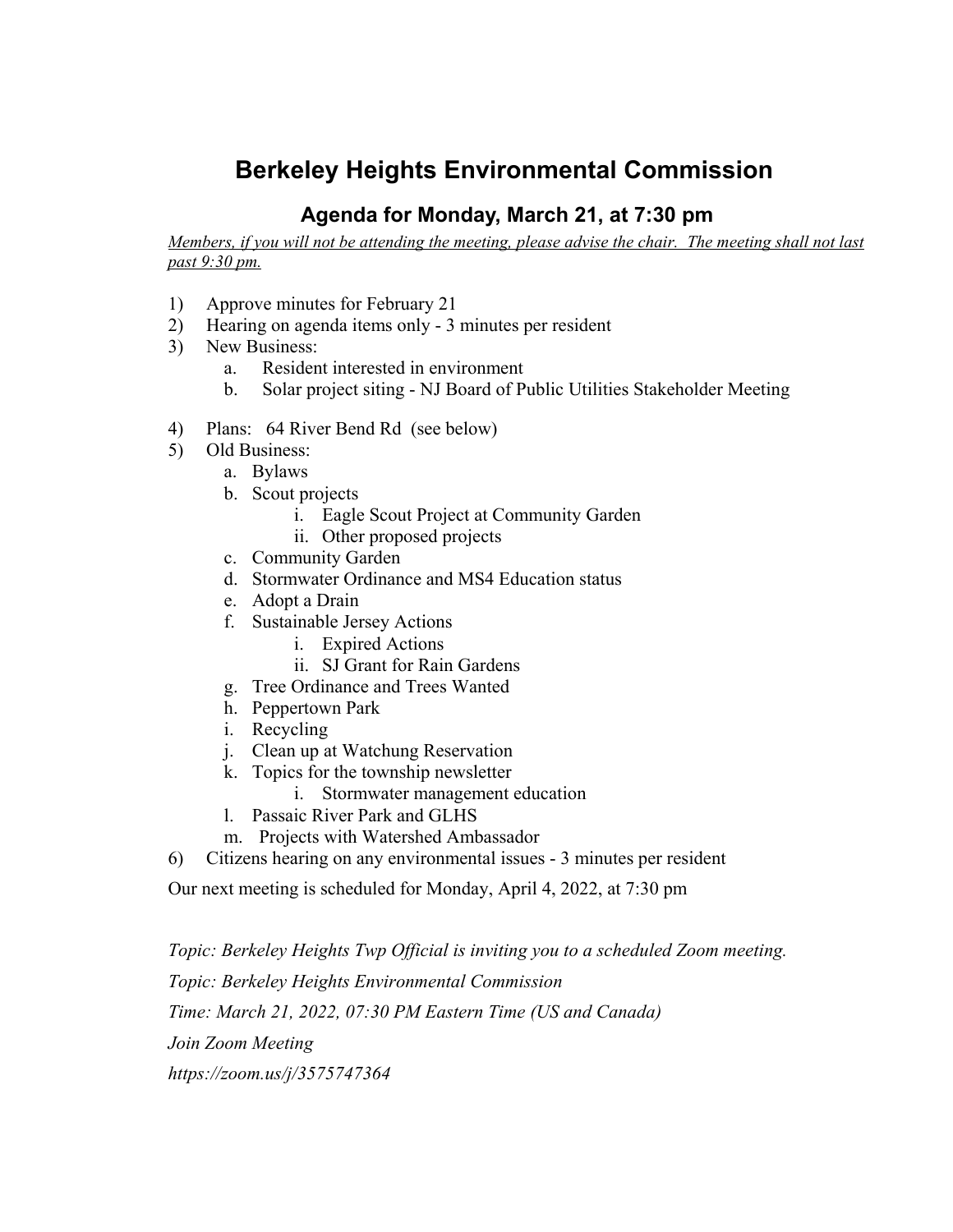*Meeting ID:*

*One tap mobile*

*+13017158592,,3575747364# US (Washington DC)*

*+13126266799,,3575747364# US (Chicago)*

### *Dial by your location*

*+1 301 715 8592 US (Washington DC)*

*+1 312 626 6799 US (Chicago)*

*+1 929 205 6099 US (New York)*

*+1 253 215 8782 US (Tacoma)*

*+1 346 248 7799 US (Houston)*

*+1 669 900 6833 US (San Jose)*

*Meeting ID: 357 574 7364*

*Find your local number: <https://zoom.us/u/aeoxvl6QP5>*

#### **Proposed Recommendation to Zoning Board**

#### **Subject: 64 River Bend Rd, Block 507, Lot 2, Zone R-15**

Findings of Fact:

- Applicant proposes to restore portion of house destroyed by fire and add a second story that extends to rear of property.
- Groundwater recharge is apparently between 6 and 12 inches
- Site is apparently not in flood zone, riparian zone or wetlands.
- Slope is apparently 3 to 8 percent.  $\bullet$

|                                                      |               | Maximum Allowed |           |
|------------------------------------------------------|---------------|-----------------|-----------|
| c. Lot Coverage (from 5.b., Page 1)                  |               | R-15/20 Zone    | R-10 Zone |
|                                                      | 14.72 percent | 15%             | 20%       |
| Existing Other coverage (item 4/sq.ft.of lot)        | 8.96 percent  | 10%             | 10%       |
| Total existing lot coverage (item 7/sq. ft. of lot)  | 23.68 percent | 25%             | 30%       |
| Proposed buildings/structures (item 3/sq.ft, of lot) | 14.98 percent | 15%             | 20%       |
| Proposed Other coverage (item 6/sq. ft. of lot)_     | 8.96 percent  | 10%             | 10%       |
| Total proposed lot coverage (item 8/sq. ft. of lot)  | 23.94 percent | 25%             | 30%       |

- General Construction and Design & Grounds and Landscaping Considerations are included
- It is not clear if trees will be affected.
- On March 2, 2020 the New Jersey Department of Environmental Protection published amendments to the Stormwater Management Rules, N.J.A.C. 7:8, for purposes of replacing the existing requirements.
- DEP's new rules require green infrastructure to reduce pollution and flooding from stormwater  $\bullet$ runoff.

#### **Recommendations:**